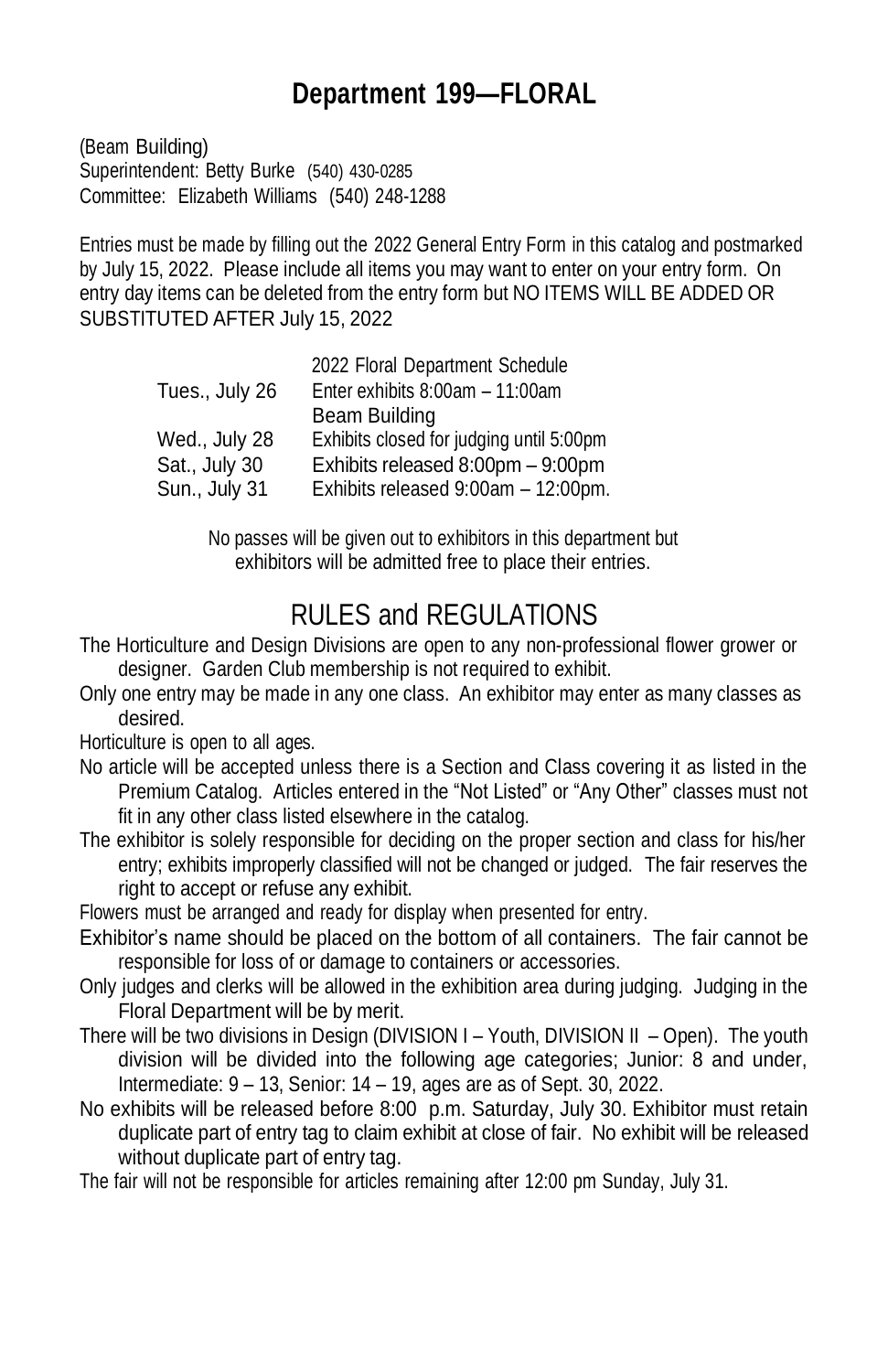## **HORTICULTURE** – Division II – Open Rules and Regulations

All specimens must have been grown by the exhibitor, and should be identified.

Container grown plants must have been in the possession of the exhibitor for not less than three months.

The fair may subdivide classes by cultivar, type and/or color at the close of entries.

No oiling, dressing or surface treatment of foliage is permitted.

A blossom should be in proportion to its stem.

- More than one entry per class may be made by an exhibitor, provided each is of a different cultivar, type or color.
- The exhibitor must furnish clear, colorless containers in proportion to size of the exhibit for cut specimens. It is important to provide containers that have no letter or decorations to detract from the beauty of the specimen. Cotton or Styrofoam wedges may be used the in the neck of the container as wedging material for support of the specimen, if necessary. Loose foliage is not permitted. Stem must be visible for judging.
- Length of each exhibit should be in accordance with the growth habit, but may not exceed 30" from cut end to tip of specimen.

### HORTICULTURE AWARDS

An award for Best in Horticulture: May be awarded to the exhibit of fresh plant material judged the finest in the entire division. Winner of BEST in Horticulture will be sponsored by **JMD Farm Market**.

- An award of Merit may be awarded to a blue ribbon winner in Section B Biennials and Perennials. A **Gift Certificate** from **Milmont Greenhouse** will be given to the winner of the Award of Merit.
- A tree & shrubs award may be awarded to a blue ribbon winner in Section F Trees and Shrubs. A **Gift Certificate** from **STEVE & MIKE SHRECKHISE SHRUBBERY SALES & LANDSCAPING**
- A Sweepstakes Award may be awarded to the exhibitor winning the largest number of horticulture blue ribbons. In case of a tie, red ribbons will be used to determine the winner. A Gift Certificate from

**MILMONT GREENHOUSE** will be given to the winner of the Sweepstakes award.

## Youth Gardner Design Awards

Augusta County Fair will present a special award to the outstanding arrangement in each of the three Youth Gardener Classes.

> 8 & under—To Be Announced 9-13—To Be Announced 14-19—To Be Announced

- Section A Annuals
- 
- 
- Class 3 Balsam Class 12 Lantana Class 17 Plumbago Class 4 – Celosia (Cockscomb) Class 18 – Toernia
- Class 5 Cleome (spider Flower) Class 19 Salvia
- 
- 
- 
- 
- Class 10- Impatient New Guinea Class 24 Verbena
- 
- 
- 
- Class 14 Small Marigold
- Class 1 Aster Class 15 Lg. Marigold Class 2 – Angelonia Class 16 – Peturni Class 6 – Coleus **Class 20 – Snapdragon** Class 7 – Cosmos Class 21 – Sunflowers (small colored varieties) Class 8 – Dusty Miller Class 22 – Sunflowers (Large colored varieties) Class 9 – Impatiens Class 23 – Sweet Potato Vine (Ipomeoa) Class 11 – Larkspur Class 25 – Zinnia (large) Class 12 – Lantana Class 26 – Zinnia (small) Class 13 – Lobelia Class 27 – Any other annual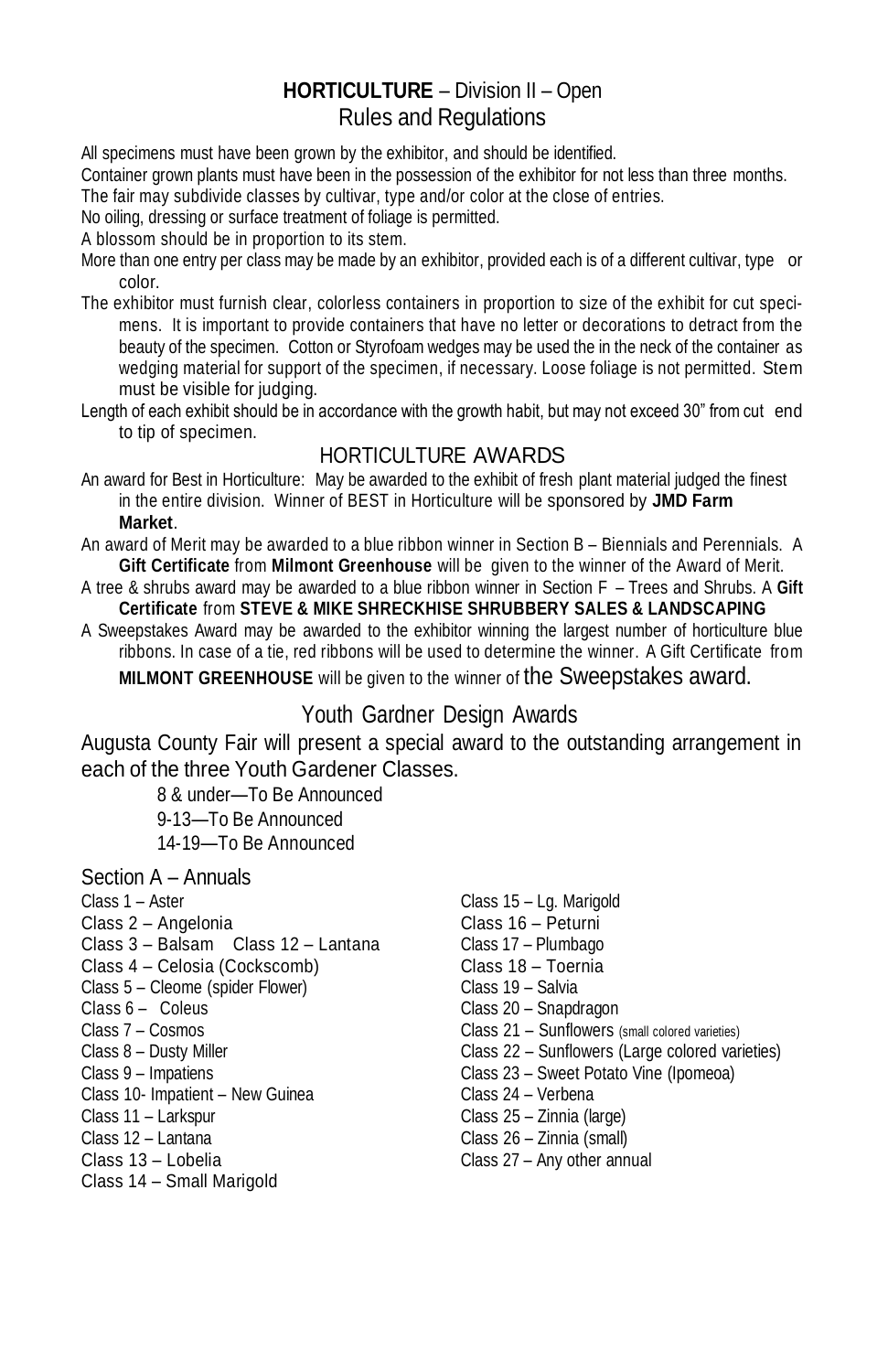#### Section B – Biennials and Perennial

Class 28 – Astilbe Class 34– Yarrow (Achilea) Class 29 – Black-eyed Susan Class 35 – Gallardia Class 30 – Coneflower Class 36 – Delphinum Class 31 – Coreopsis Class 37- Shasta Daisy Class 32 – Phlox Class 38 - Lilies<br>Class 33 – Hibiscus Class 39 – Any

Class 39 – Any other Biennial or Perennial

#### Section C – Roses

Class 40 – Hybrid Tea Class 41 – Miniature (single bloom – no side bud) Class 42 – Any other Rose

#### Section D – Bulbs, Corms and Tubers

Class 43– Cannas Class 47-Gladiolus—Blends Class 44 – Dahlias (large flowered – grown disbudded) Class 48-Gladiolus-Miniature Class 45 – Dahlias (small flowered – spray) Class 49 -Any other bulb, corm Class 46 – Gladiolus (solid color) or tuber

Section E – Container Grown Plants No hanging baskets. Maximum size of container is 10". Double potting permitted.

Class 50 – African Violets<br>Class 51 – Begonias (Tuberous) Class 56-Geranium (any) Class 51 – Begonias (Tuberous) Class 56-Geranium (any) Class 52 – Begonias (Any other) Class 57-Succulents Class 53 – Cacti Class 58– Impatiens<br>Class 54 – Mandeville Vine Class 59– Any other C

Class 59-Any other Container Grown

#### Section F – Trees and Shrubs

Exhibit must not exceed 30" from the tip of the specimen to the cut end but must be a minimum of 12" from tip to cut end.

> Class 60 – Flowering Shrub (Butterfly Bush) (Buddleia) Class 61 – Flowering Shrub (Crepe Myrtle) Class 62 – Flowering Shrub (Hydrangea) Class 63 – Flowering Shrub (any other) Class 64 – Any Berried Shrub Class 65 – Any Broadleaf Evergreen Class 66 – Any Needled Evergreen Class 67 – Rose of Sharon Class 68 – Any other Tree or Shrub

Section G – Displays

Class 69 – Window Boxes (must not exceed 24" in length)

FLORAL DESIGN: Division I – Youth Division II – Adult

### Rules and Regulations

- 1. Plant material used in design need not be grown by exhibitor.
- 2. Accessories, bases and background treatment are permitted in all classes and must, if used, be provided by the exhibitor.
- 3. The use of artificial plant material is prohibited. Artificial accessories that promote the theme may be used.